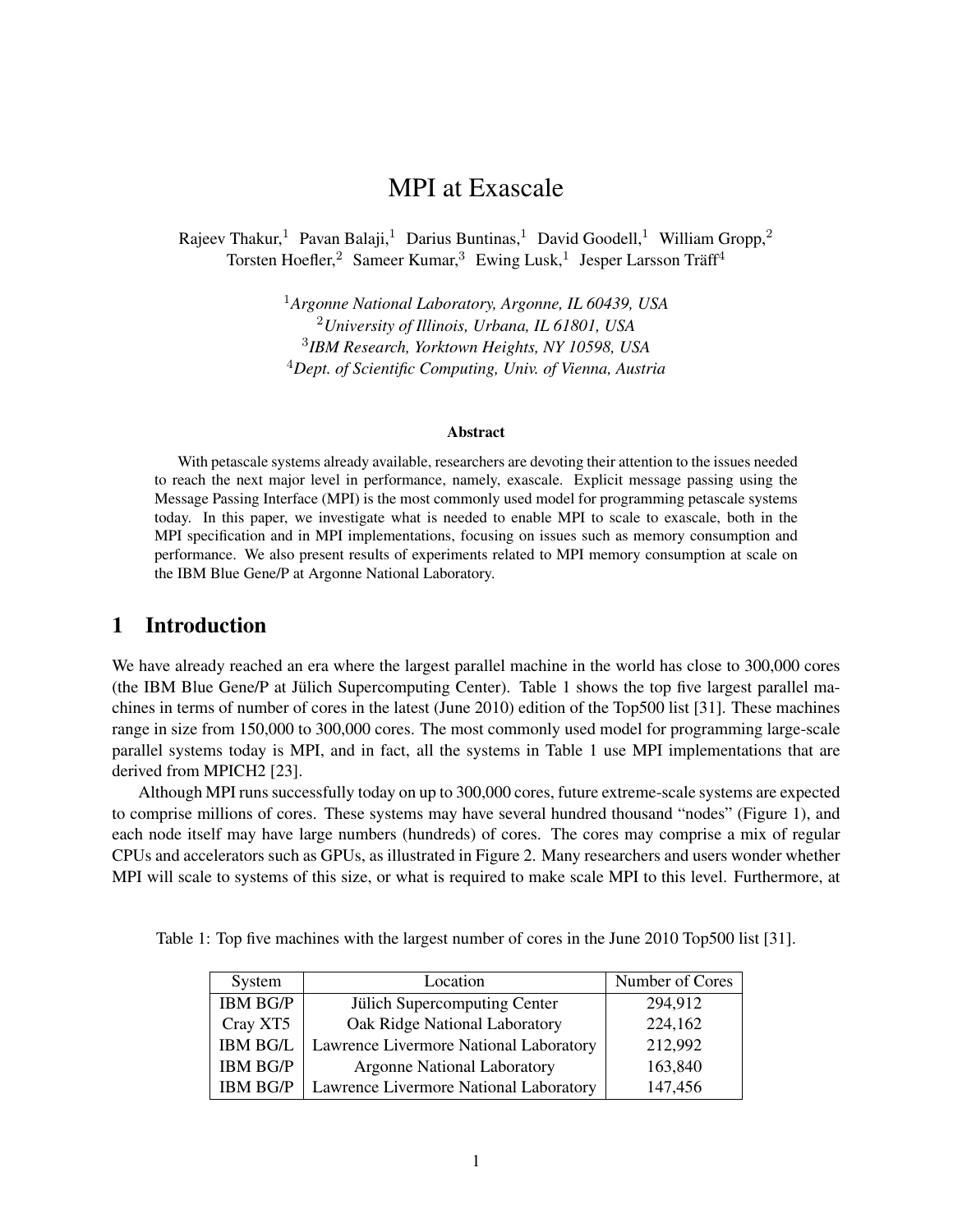

Figure 1: Future extreme-scale platforms with hundreds of thousands of nodes, each node with hundreds of cores.

exascale, MPI is likely to be used as part of a "hybrid" programming model (MPI+X), much more so than it is today. In such a model, MPI will be used to communicate between address spaces in conjunction with some other "shared memory" programming model (such as OpenMP, UPC, CUDA, or OpenCL) for programming within an address space. In other words, MPI and MPI implementations will need to support efficient hybrid programming. In this paper, we discuss the issues of scaling MPI to exascale, in terms of both what is needed in the MPI specification and what is needed from MPI implementations.

# 2 Scaling MPI to Exascale

Although the original designers of MPI were not thinking of exascale, MPI was always designed with scalability in mind. For example, a design goal was to enable implementations that maintain very little global state per process. Another design goal was to require very little memory management within MPI; all memory for communication can be in user space. MPI defines many operations as collective (called by a group of processes), which enables them to be implemented scalably and efficiently. Nonetheless, examination of the MPI standard reveals that some parts of the specification may need to be fixed for exascale. Section 3 describes these issues. Many of the issues are being addressed by the MPI Forum for MPI-3.

The main factors affecting MPI scalability are performance and memory consumption. A nonscalable MPI function is one whose time or memory consumption per process increase linearly (or worse) with the total number of processes. For example, if the memory consumption of MPI\_Comm\_dup increases linearly with the number of processes, it is not scalable. Similarly, if the time taken by MPI\_Comm\_spawn increases linearly or more with the number of processes being spawned, it indicates a nonscalable implementation of the function. Such examples need to be identified and fixed in the specification and in implementations. The goal should be to use constructs that require only constant space per process.

From an implementation perspective, the main requirement is that consumption of resources (memory, network connections, etc.) must not scale linearly with the number of processes. Since failures are expected to be common because of the large number of components, the implementation also needs to be resilient and tolerant to faults. Fault tolerance is needed from all levels of the stack—hardware, system software, and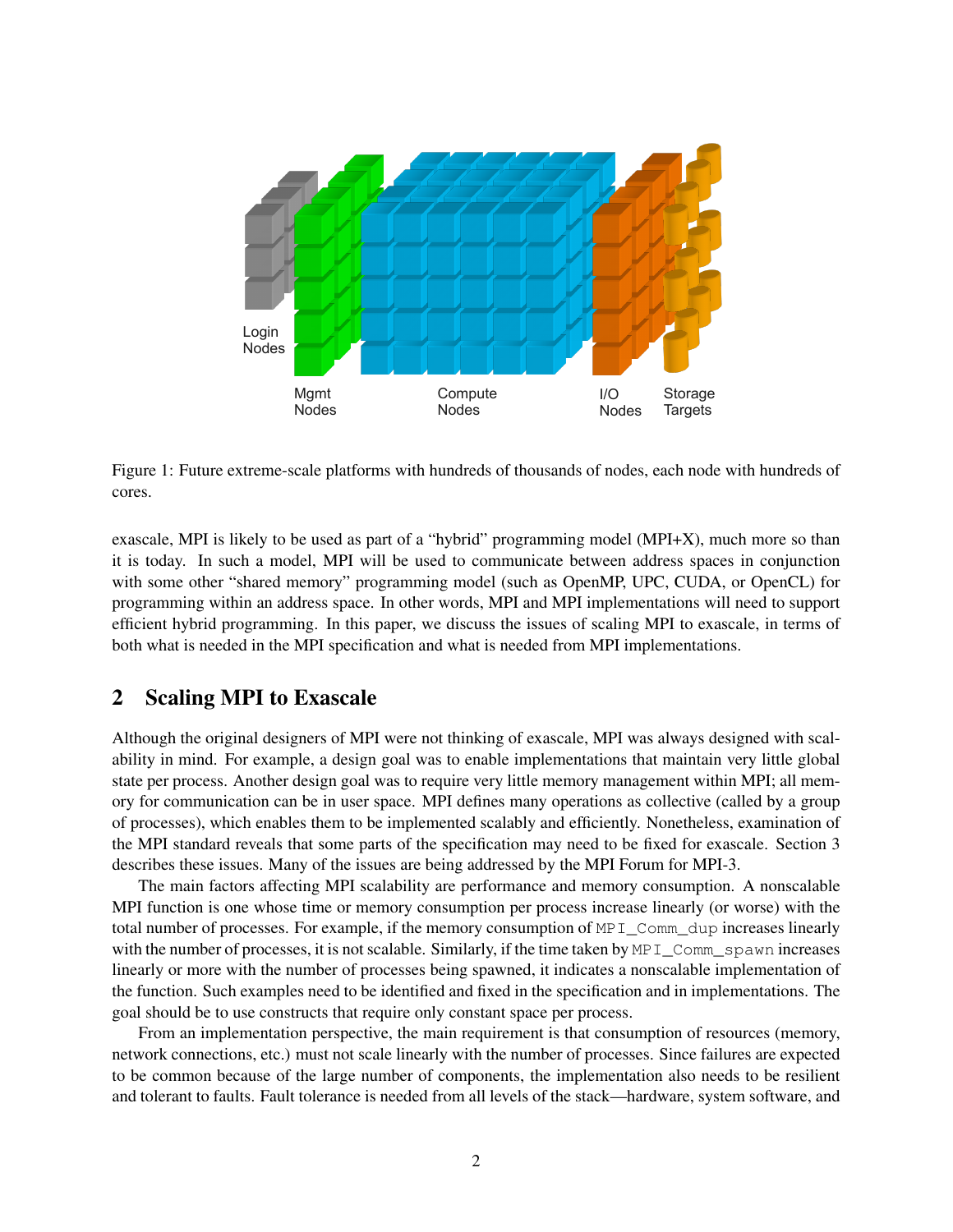

Figure 2: Many cores on a node.

applications—and the MPI library must play its role. Since hybrid programming is likely to be common at exascale, the MPI implementation must also efficiently support concurrent communication from multiple threads of a process. In addition, the MPI implementation must provide excellent performance for the entire range of message sizes and for all MPI functions, not just simple latency and bandwidth benchmarks. In other words, there should be fewer performance surprises.

We discuss all these issues in further detail in the following sections.

# 3 Scalability Issues in the MPI Specification

Below we discuss aspects of the MPI specification that may have issues at extreme scale.

## 3.1 Sizes of Arguments to Some Functions

Some MPI functions take arguments that are arrays of size equal to the number of processes. An example is the irregular or "v" (vector) version of the collectives, such as MPI\_Gatherv and MPI\_Scatterv. These functions allow users to transfer different amounts of data among processes, and the amounts are specified by using an array of size equal to the number of processes. Using arrays that scale linearly with system size is nonscalable. An extreme example is the function MPI\_Alltoallw, which takes *six* such arrays as arguments: counts, displacements, and datatypes for both send and receive buffers. On a million processes, each array will consume 4 MiB on each process (assuming 32-bit integers), requiring a total of 24 MiB just to call the function MPI\_Alltoallw (i.e., just to pass the parameters to the function).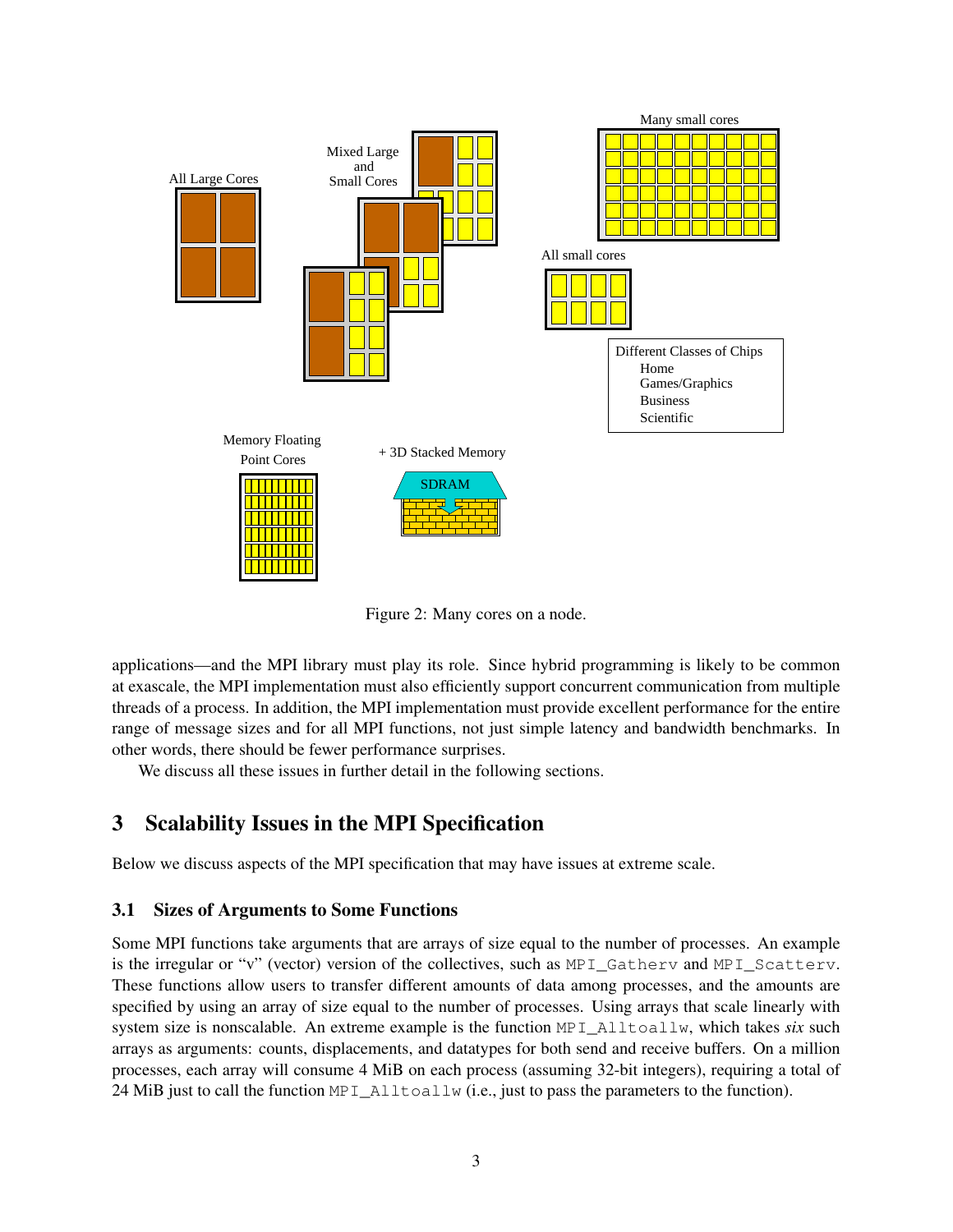

Figure 3: Time for doing a 0-byte alltoallv on IBM BG/P (no actual communication takes place).

Furthermore, an MPI implementation is forced to scan most of these arrays to determine what data needs to be communicated. On large numbers of processes, the time to read the entire array itself can be large, and it increases linearly with system size. This is particularly harmful in cases where a process needs to communicate with only a small number of other processes. For example, Figure 3 shows the time for a 0 byte MPI\_Alltoallv on an IBM Blue Gene/P. No actual communication takes place since it is specified as 0 bytes. The time taken is just for each process to scan through the input array to determine that no communication is needed. As the number of processes increases, this time itself becomes significant. The MPI Forum is discussing ways to address this problem in MPI-3 [19], such as by defining sparse collective operations. A concrete proposal has been put forth in [13].

#### 3.2 Graph Topology

MPI allows users to define virtual process topologies that express the communication pattern in the application. This feature in turn provides the implementation an opportunity to map the processes to the underlying system in a way that minimizes communication costs. Two types of virtual topologies are supported: a Cartesian topology and a general graph topology. The graph topology, which has existed since the first version of MPI, is one of the most nonscalable parts of the standard. It requires that each process specify the *entire* communication graph of *all* processes, not just its own communication information. The memory required for the purpose would clearly make it unusable on an exascale system. Other limitations of this interface are discussed in [32].

Thankfully, this problem has already been fixed in the latest version of the MPI Standard, MPI 2.2 [18]. Two new functions, MPI\_Dist\_graph\_create and MPI\_Dist\_graph\_create\_adjacent, are defined that allow the user to specify the graph in a distributed, memory-efficient manner. However, the old interface is still available; and unless applications using the old interface make the effort to switch to the new interface, they will encounter scalability issues at large scale [12].

### 3.3 All-to-all Communication

MPI defines functions that allow users to perform all-to-all communication. All-to-all communication, however, is not a scalable communication pattern. Each process has a unique data item to send to every other process, which leads to limited opportunities for optimization compared with other collectives in MPI. This is not a problem with the MPI specification but is something that applications should be aware of and avoid as far as possible. Avoiding the use of all-to-all may require applications to use new algorithms.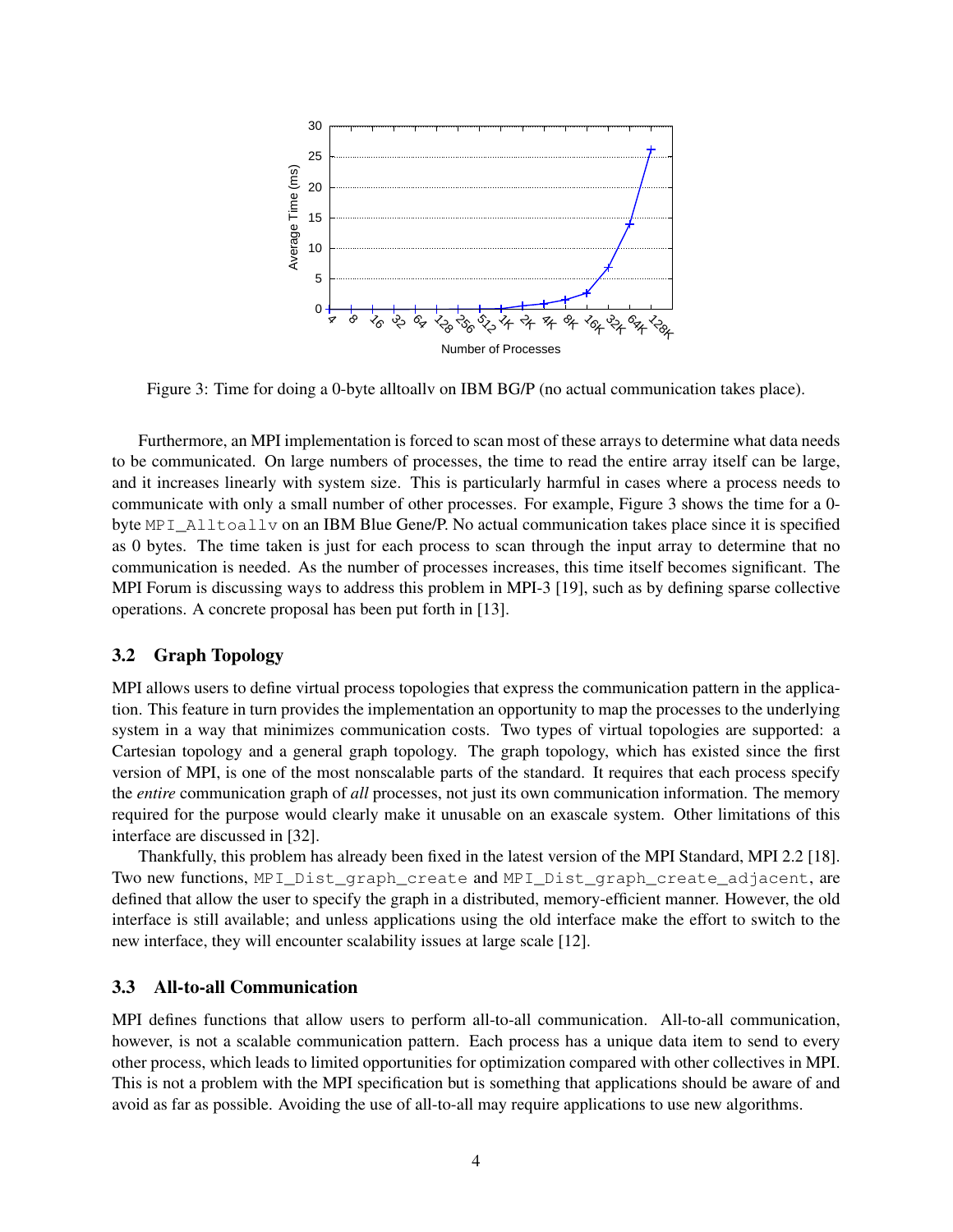### 3.4 Fault Tolerance

On exascale systems, the probability of failure or some other error in some part of the system is expected to be relatively high. As a result, greater resilience against failure is needed from all components of the software stack, from low-level system software to libraries and applications. The MPI specification already provides some support to enable users to write programs that are resilient to failure, given appropriate support from the implementation [11]. For example, when a process dies, instead of aborting the whole job, an implementation can return an error to any other process that tries to communicate with the failed process. The application then must decide what to do at that point.

However, more support from the MPI specification is needed for true fault tolerance. For example, the current set of error classes and codes needs to be extended to indicate process failure and other failure modes. Support is needed in areas such as detecting process failure, agreeing that a process has failed, rebuilding a communicator in the event of process failure or allowing it to continue to operate in a degraded state, and timing out for certain operations such as the MPI-2 dynamic process functions. A number of other researchers have studied the issue of fault tolerance in MPI in greater detail [4, 9, 14]. The MPI Forum is actively working on adding fault-tolerance capabilities to MPI-3 [20].

### 3.5 One-Sided Communication

Many applications have been shown to benefit from one-sided communication, where a process directly accesses the memory of another process instead of sending and receiving messages. For this reason, MPI-2 also defined an interface for one-sided communication that uses put, get, and accumulate calls and three different synchronization methods. This interface, however, has not been widely used for a number of reasons, the main being that its performance is often worse than regular point-to-point communication. The culprit is often the synchronization associated with one-sided communication. Another limitation is the lack of a convenient way to do atomic read-modify-write operations, which are useful in many parallel algorithms. Other issues with MPI one-sided communication are discussed in [3]. The MPI Forum is considering ways to fix these problems in MPI-3 [22].

### 3.6 Representation of Process Ranks

Another nonscalable aspect of MPI is the explicit use of lists of process ranks in some functions, such as the group creation routines MPI\_Group\_incl and MPI\_Group\_excl. While more concise representations of collections of processes are possible (for example, some group routines support ranges), the use of this sort of unstructured, nonscalable enumeration in some functions is problematic. Eliminating the explicit enumeration should be considered as an option for large scale.

# 4 MPI Implementation Scalability

MPI implementations must pay attention to two aspects as the number of processes is increased: memory consumption of any function and performance of *all* collective functions (not just the commonly optimized collective communication functions but also functions such as MPI\_Init and MPI\_Comm\_split). We discuss some specific issues below.

## 4.1 Process Mappings

MPI communicators usually contain a mapping from MPI process ranks to processor ids. This mapping is often implemented as an array of size equal to the number of processes, which enables simple, constanttime lookup. Although convenient and fast, this solution is not scalable because it requires linear space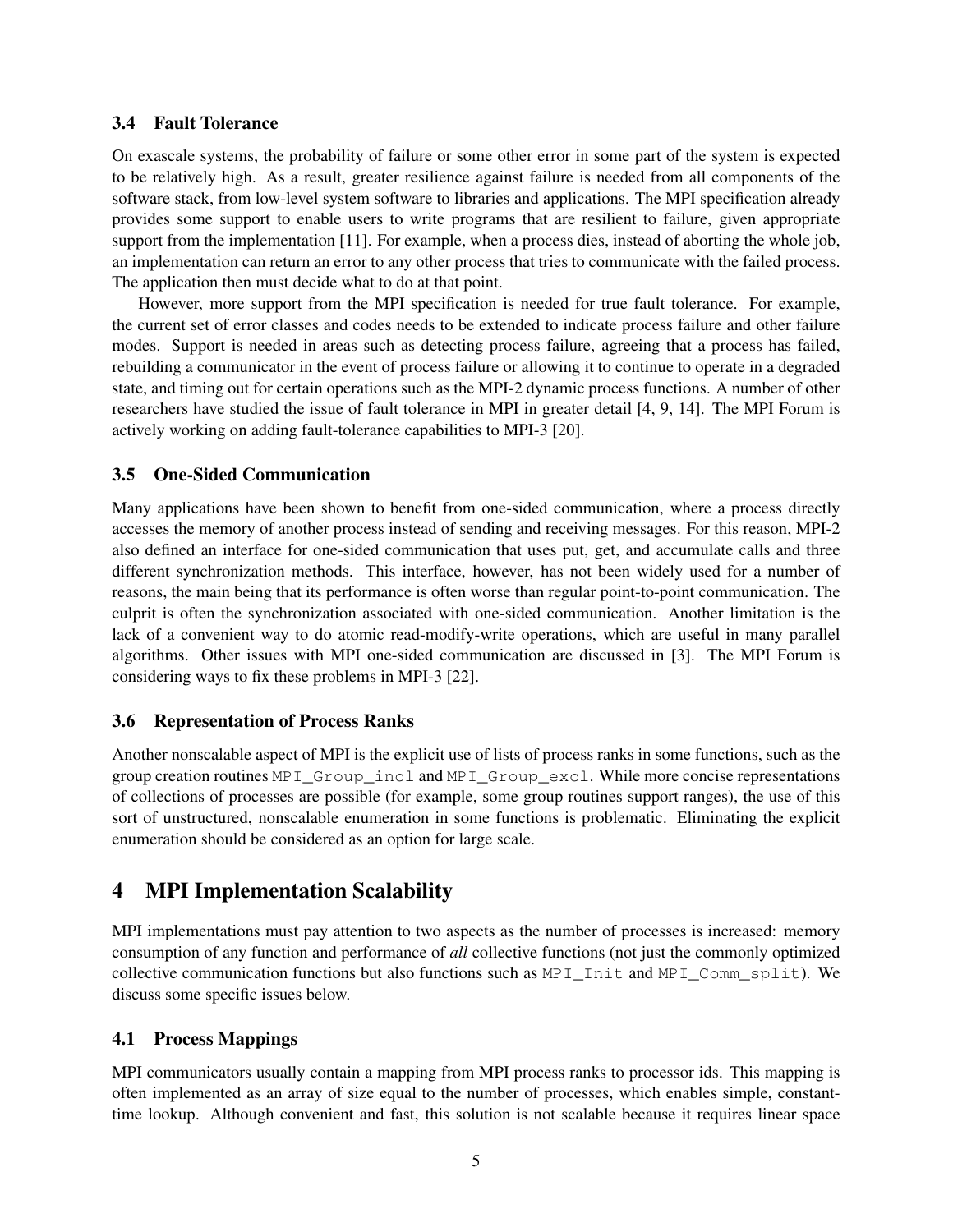

Figure 4: Maximum number of communicators that could originally be created with MPI\_Comm\_dup on IBM BG/P for varying numbers of processes.

per process per communicator and quadratic space over the system. To alleviate the problem, as a first step, communicators with the same process-to-processor mapping can share mappings. For example, if a communicator is duplicated with  $MPI_Comm_dup$ , the new communicator can share the mapping with the original communicator. (The MPICH2 implementation already does this.)

In general, however, there is a need to explore more memory-efficient mappings, at least for common cases. Simple (and very restricted) solutions within the context of Open MPI were considered in [5]. A more general approach could be based on representations of mappings by simple linear functions,  $ia + b$  mod p. The identity mapping is often all that is needed for MPI\_COMM\_WORLD. Such linear representations, when possible, can be easily detected and cover many common cases, for example, subcommunicators that form consecutive segments from MPI\_COMM\_WORLD. A solution in this direction was explored in [34]. Other approaches, incorporated into the FG-MPI implementation, were described in [16]. However, this simple mapping covers only a small fraction of the  $p!$  possible communicators, most of which cannot be represented by such simple means. For more general approaches to compact representations of mappings, see the citations in [34].

### 4.2 Creation of New Communicators

Creating duplicate communicators can consume a lot of memory at large scale if care is not taken. In fact, an application (Nek5000) running on the IBM Blue Gene/P at Argonne National Laboratory initially failed at only a few thousand processes because it ran out of memory after less than 60 calls to MPI\_Comm\_dup.

To study this issue, we ran a simple test that calls  $MPI$  Comm dup in a loop several times until it fails. We ran this test on the IBM BG/P and varied the number of processes. Figure 4 shows the results. Note that the maximum number of communicators supported by the implementation by default is 8,189 (independent of MPI\_Comm\_dup) because of a limit on the number of available context ids.

The number of new communicators that can be created drops sharply starting at about 2,048 processes. For 128K processes, the number drops to as low as 264. Although the MPI implementation on the BG/P does not duplicate the process-to-processor mapping in MPI\_Comm\_dup, it allocates some memory for optimizing collective communication. For example, it allocates memory to store "metadata" (such as counts and offsets) needed to optimize MPI\_Alltoall and its variants. This memory usage is linear in p. Having such metadata per communicator is useful as it allows different threads to perform collective operations on different communicators in parallel. However, the per communicator memory usage increases with system size. Since the amount of memory per process is limited on the BG/P (512 MiB in virtual node mode), this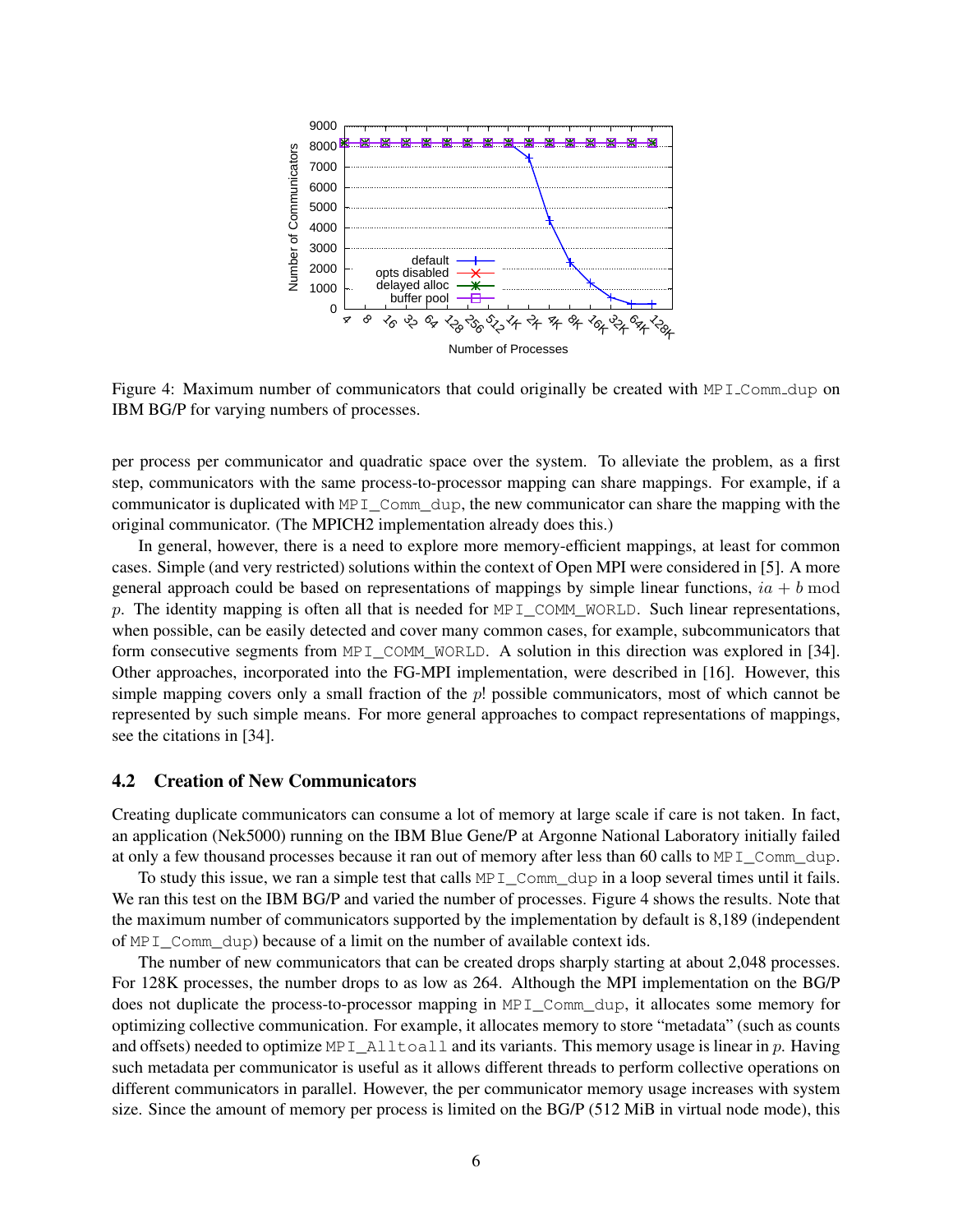

Figure 5: MPI memory usage on BG/P after 32 calls to MPI\_Comm\_dup of MPI\_COMM\_WORLD (in virtual node mode).

optimization also limits the total number of communicators that can be created with MPI\_Comm\_dup.

This scalability problem can be avoided in a number of ways. The simplest way is to use a BG/P environment variable to disable collective optimizations, which eliminates the extra memory allocation. However, it has the undesirable impact of decreasing the performance of all collectives. Another approach is to use an environment variable that delays the allocation of memory until the user actually calls MPI Alltoall on the communicator. This approach helps only those applications that do not perform MPI Alltoall.

A third approach, which we have implemented, is to use a buffer pool that is sized irrespective of the number of communicators created. Since the buffers exist solely to permit multiple threads to invoke MPI\_Alltoall concurrently on different communicators, it is sufficient to have as many buffers as the maximum number of threads allowed per node, which on the BG/P is four. By using a fixed pool of buffers, the Nek5000 application scaled to the full system size without any problem.

Figure 5 shows the memory consumption in all these cases after 32 calls to MPI\_Comm\_dup. The fixed buffer pool enables all optimizations for all collectives and takes up only a small amount of memory.

### 4.3 Scalability of MPI Init

Since the performance of MPI\_Init is not usually measured, implementations may neglect scalability issues in MPI\_Init. On large numbers of processes, however, a nonscalable implementation of MPI\_ Init may result in MPI\_Init itself taking several minutes. For example, on connection-oriented networks where a process needs to establish a connection with another process before communication, it is easiest for an MPI implementation to set up all-to-all connections in MPI\_Init itself. This operation, however, involves  $\Omega(p^2)$  amount of work and hence is nonscalable. A better approach is to establish no connections in MPI Init and instead establish a connection when a process needs to communicate with another. This method does make the first communication more expensive, but only those connections that are really needed are set up. It also minimizes the number of connections, since applications written for scalability are not likely to have communication patterns where all processes directly communicate with all other processes.

Figure 6 shows the time taken by MPI\_Init on a Linux cluster with TCP when all connections are set up eagerly in MPI Init and when they are set up lazily. The eager method is clearly not scalable.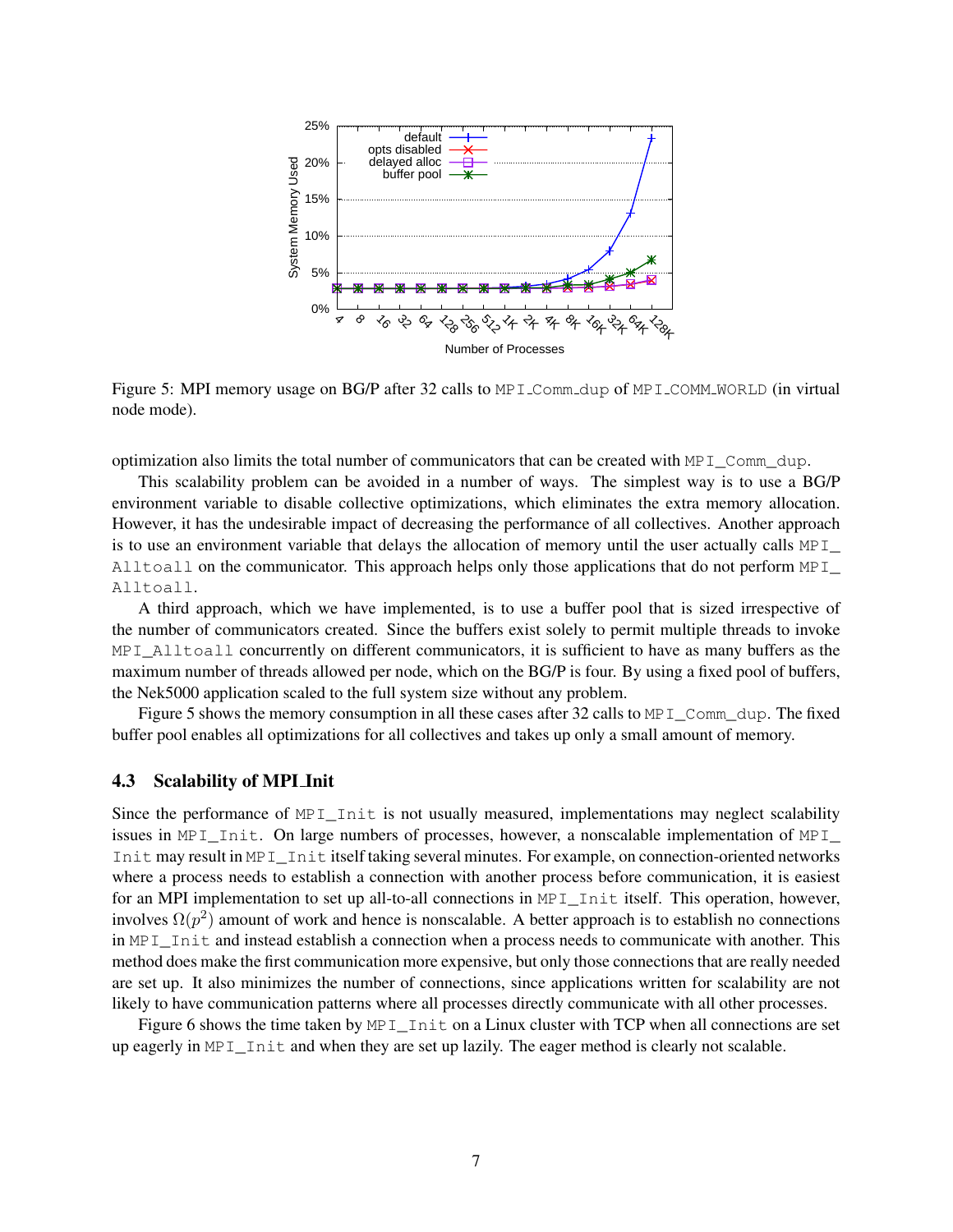

Figure 6: Time taken by MPI Init with eager versus lazy connections on an eight-core-per-node cluster using TCP.

### 4.4 Scalable Algorithms for Collective Communication

MPI implementations already use sophisticated algorithms for collective communication. Different algorithms are used depending on the message size: for short messages, they use an algorithm that minimizes latency; for long messages, they use algorithms that minimize bandwidth consumption. For example, broadcast is often implemented by using a binomial tree for short messages and a scatter-allgather for long messages [6, 30]. The scatter-allgather may become inefficient at large scale because the scatter may result in blocks that are too small. For example, for a 1 MiB broadcast on one million processes, the scatter phase will result in blocks of size 1 byte. Such problems can be countered by using hybrid algorithms that first do a logarithmic broadcast to a subset of nodes and then a scatter/allgather on many subsets at the same time [33]. Algorithms with similar properties for reduction operations are given in [26].

Global collective acceleration supported by many networks such as Quadrics, InfiniBand, and Blue Gene may be another solution for collectives on MPI\_COMM\_WORLD. On the Blue Gene/P, for example, the MPI\_Broadcast, MPI\_Reduce, MPI\_Allreduce, MPI\_Scatter, MPI\_Scatterv, and MPI Allgather collectives take advantage of the combine and broadcast features of the tree network [2].

#### 4.5 Enabling Hybrid Programming

Exascale machines are expected to have many more cores per node than today, but the memory per core is likely to remain the same. Applications, however, want to access more and more memory from each process. A solution to this problem is to use a combination of shared-memory and message-passing programming models (MPI+X): MPI for moving data between address spaces and some shared-memory model (X) for accessing data within an address space that spans multiple cores or even multiple nodes. Options for X include the following.

- OpenMP. This option has been well studied [15, 17, 25, 27]. One limitation is that the shared memory is usually restricted to the address space of a single physical node.
- PGAS languages such as UPC [8] or CoArray Fortran [24]. This option is not as well understood, although there has been some recent preliminary work with UPC [7]. The advantage of this approach is that the shared address space can span the memories of multiple nodes.
- CUDA/OpenCL. This option is needed for GPU-accelerated systems.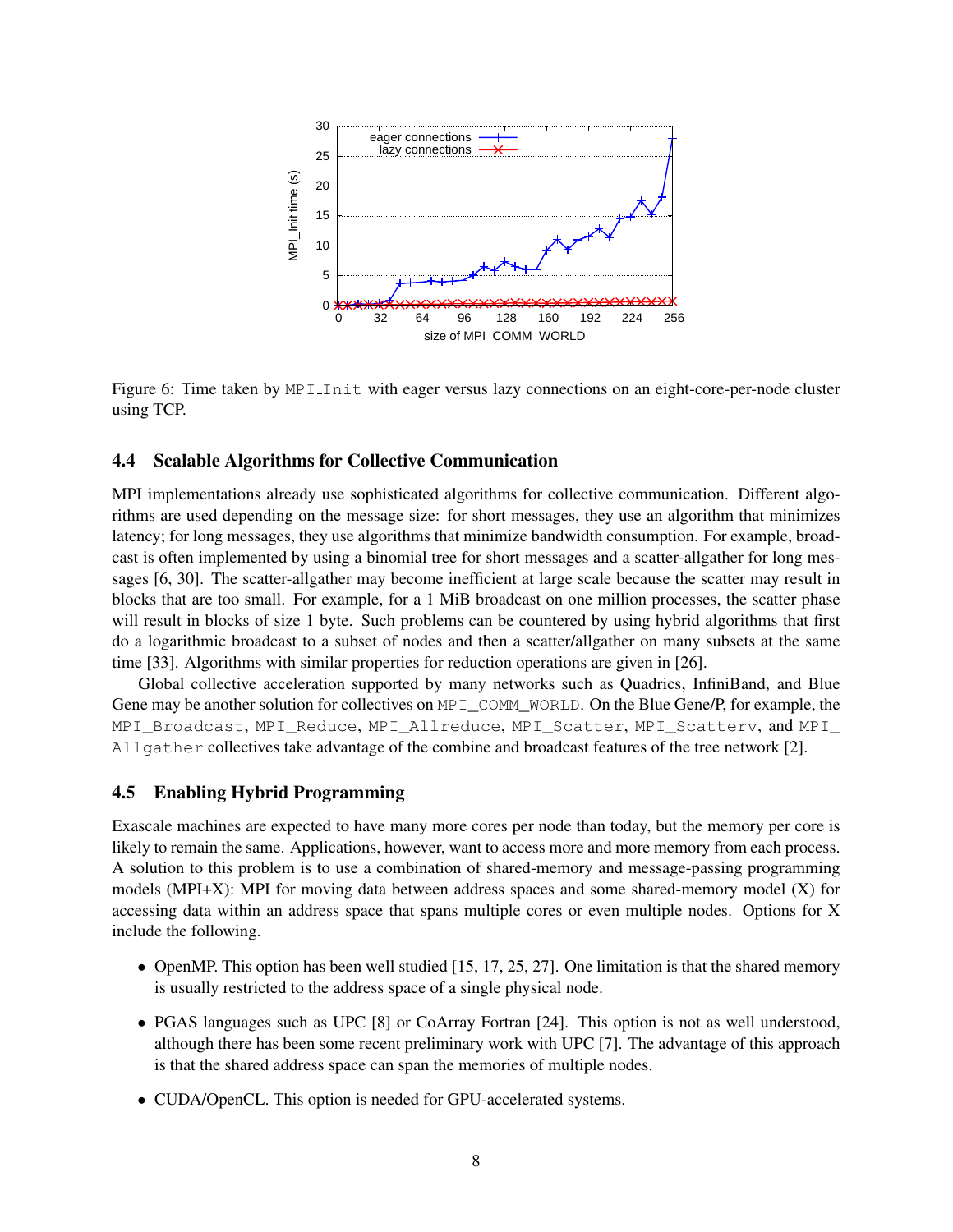What makes hybrid programming possible is the carefully defined thread-safety semantics of MPI [10]. This specification does not require a particular threads implementation or library, such as Pthreads or OpenMP. Rather, it defines a mechanism by which the user can request the desired level of thread safety and the implementation can indicate the level of thread safety that it provides. This mechanism allows the implementation to avoid incurring the cost of providing a higher level of thread safety than the user needs.

The MPI Forum is exploring further enhancements to MPI to support efficient hybrid programming [21]. An interesting proposal being discussed is to extend MPI to support multiple communication endpoints per process [28]. The basic idea is as follows. In MPI today, each process has one communication endpoint (rank in MPI\_COMM\_WORLD). Multiple threads communicate through that one endpoint, requiring the implementation to do use locks, which turn out to be expensive [29]. This proposal allows a process to define multiple endpoints. Threads within a process attach to different endpoints and communicate through those endpoints as if they are separate ranks. The MPI implementation can avoid using locks if each thread communicates on a separate endpoint.

### 4.6 Fewer Performance Surprises

Sometimes we hear the following from users:

- "I replaced MPI\_Allreduce by MPI\_Reduce + MPI\_Bcast and got better results."
- "I replaced MPI\_Send(n) by MPI\_Send(n/k) + MPI\_Send(n/k) + ... + MPI\_Send(n/k) and got better results."
- "I replaced MPI\_Bcast(n) by my own algorithm for broadcast using MPI\_Send(n) and MPI\_ Recv(n) and got better results."

None of these situations should happen. If there is an obvious way intended by the MPI standard of improving communication time, a sound MPI implementation should do so, and not the user! We refer to these as performance surprises.

Although MPI is portable, there is considerable performance variability among MPI implementations lots of performance surprises. In [35], we defined a set of common-sense, self-consistent performance guidelines for MPI implementations, for instance, the following:

- Subdividing messages into multiple messages should not reduce the communication time. For example, an MPI\_Send of 1500 bytes should not be slower than two calls to MPI\_Send for 750 bytes each.
- Replacing an MPI function with a similar function that provides additional semantic guarantees should not reduce the communication time. For example, MPI\_Send should not be slower than MPI\_ Ssend.
- Replacing a specific MPI operation by a more general operation by which the same functionality can be expressed should not reduce communication time. For example, MPI\_Scatter should not be slower than MPI\_Bcast (Figure 7).

Nonetheless, we found instances where such simple requirements are violated. For example, on the IBM BG/P, scatter is about four times slower than broadcast, as Figure 8 shows. The reason is because broadcast is implemented by using the hardware support provided by the interconnection network, whereas scatter is implemented in software. However, it should be possible to implement scatter by doing a broadcast and discarding the unnecessary data and achieve four times better performance. It would, of course, need extra memory allocation in the implementation.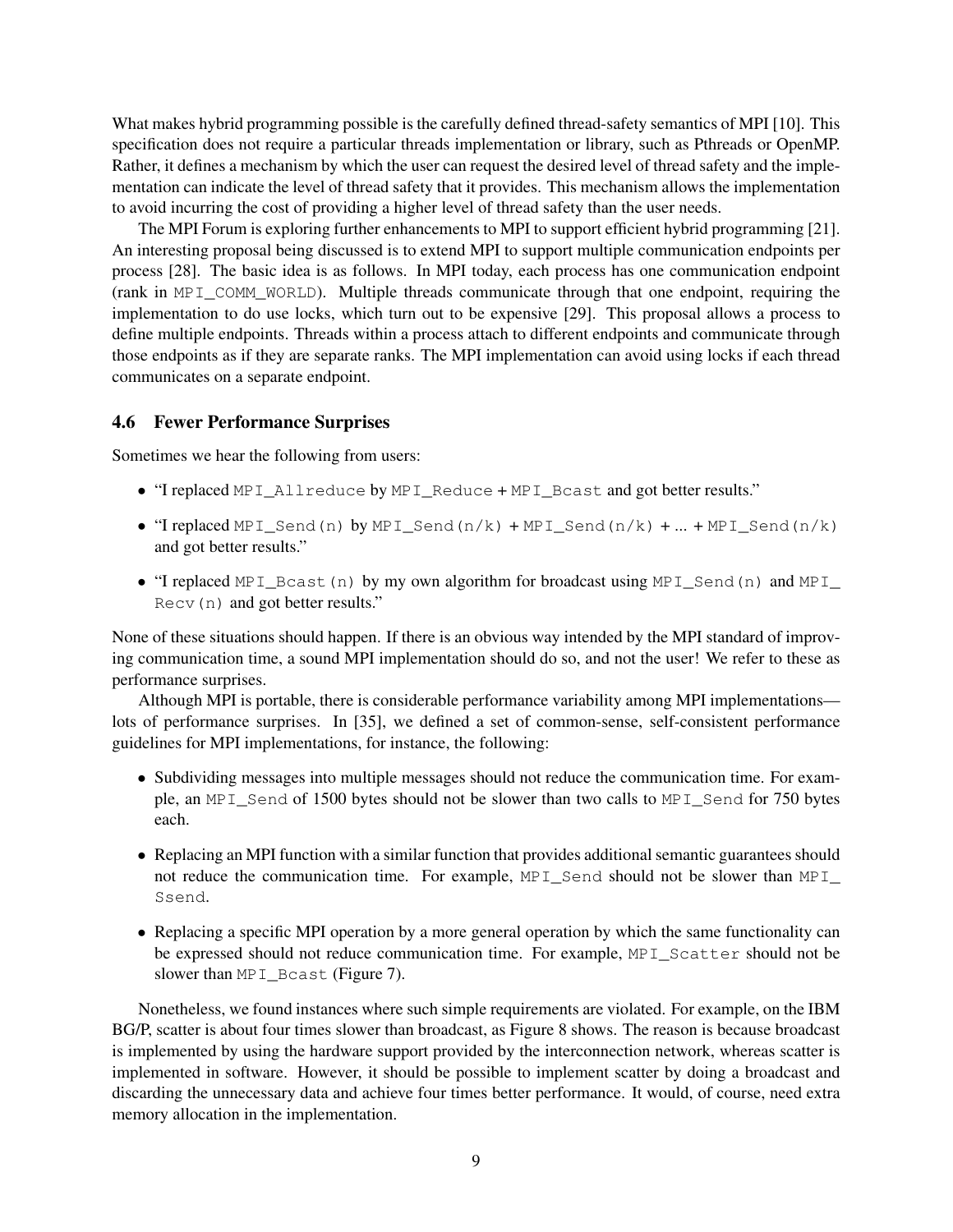

Figure 7: Scatter should be faster, or at least no slower, than a broadcast because it does less work.



Figure 8: Performance of MPI Scatter versus MPI Bcast on IBM BG/P.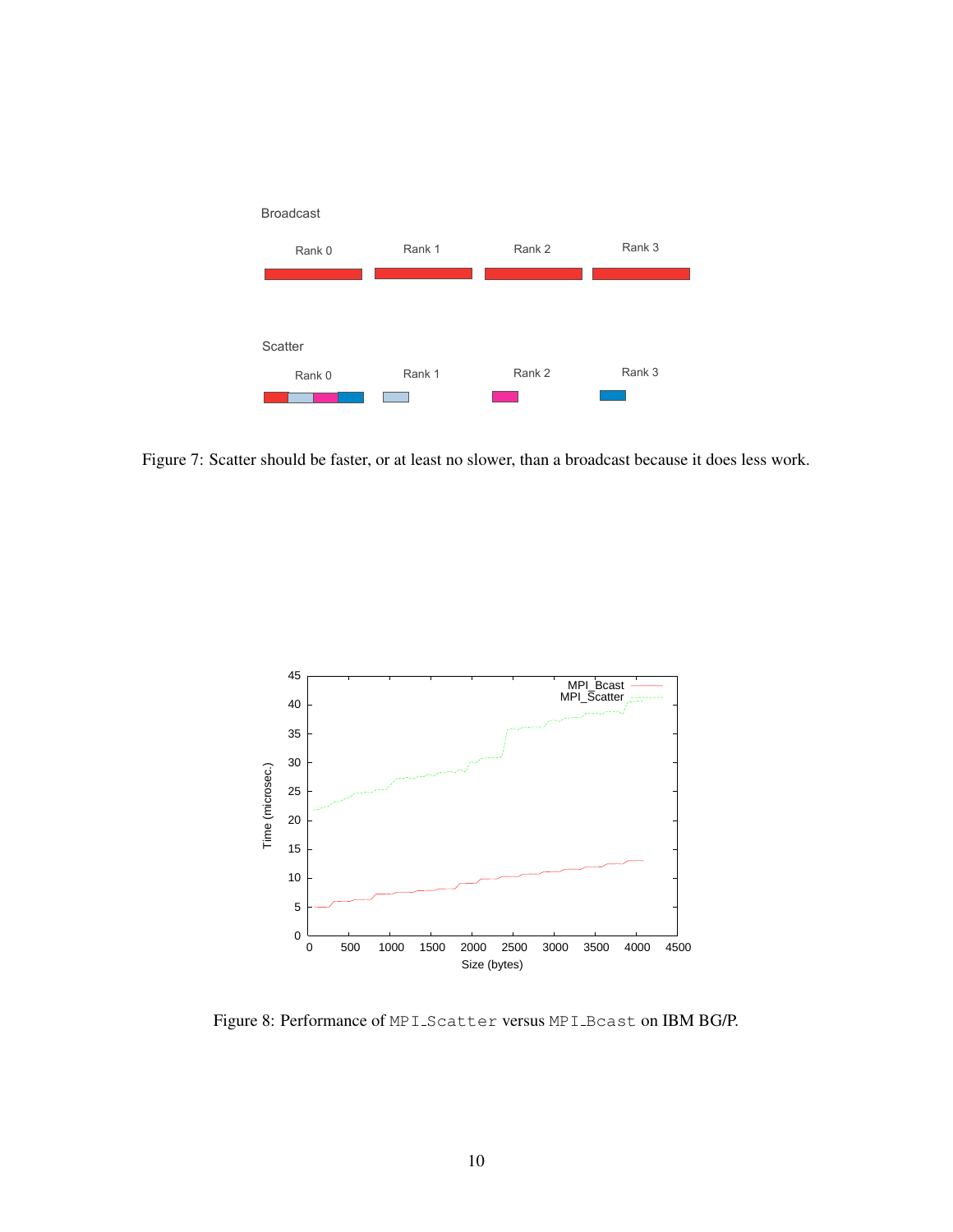

Figure 9: Latency on IBM BG/L. The large jump at 1024 bytes is due to change of protocol.

A similar performance surprise is encountered in most MPI implementations because of the switch from eager to rendezvous protocol at a particular message size. Short messages are sent eagerly to the destination assuming that there is enough memory available to store them. At some message size, the implementation switches to a rendezvous protocol, where it waits for an acknowledgment from the destination that the matching receive has been posted and hence memory is available to store in the incoming message. This often leads to a performance graph similar to the one in Figure 9, where there is a sharp jump in communication time when the rendezvous threshold is crossed. In this example, a user could get better performance for a 1500-byte message by sending it as two 750-byte messages instead.

If care is not taken, such performance surprises will be even more common at exascale because of the large numbers of processes and unexpected interactions among communication patterns at large scale. Tools need to be written to check for these requirements, which would help implementers identify and fix problems.

# 5 Conclusions

Exascale systems are expected to be available in less than a decade. Although MPI runs successfully on today's petascale systems, for it to run efficiently on exascale systems with millions of cores, some issues need to be fixed both in the MPI specification and in MPI implementations. These issues are related primarily to memory consumption, performance, and fault tolerance. At small scale, memory consumption is often overlooked, but it becomes critical at large scale particularly because the amount of memory available per core is not expected to increase. The MPI Forum, which is currently meeting regularly to define the next version of MPI (MPI-3), is addressing several of the issues that must be fixed in the MPI specification. Correspondingly, MPI implementations are also addressing the issues that they must fix in order to scale to exascale. As a result of these efforts, we believe MPI will run successfully on exascale systems when they are available. Further details on issues related to scaling MPI to millions of cores can be found in [1].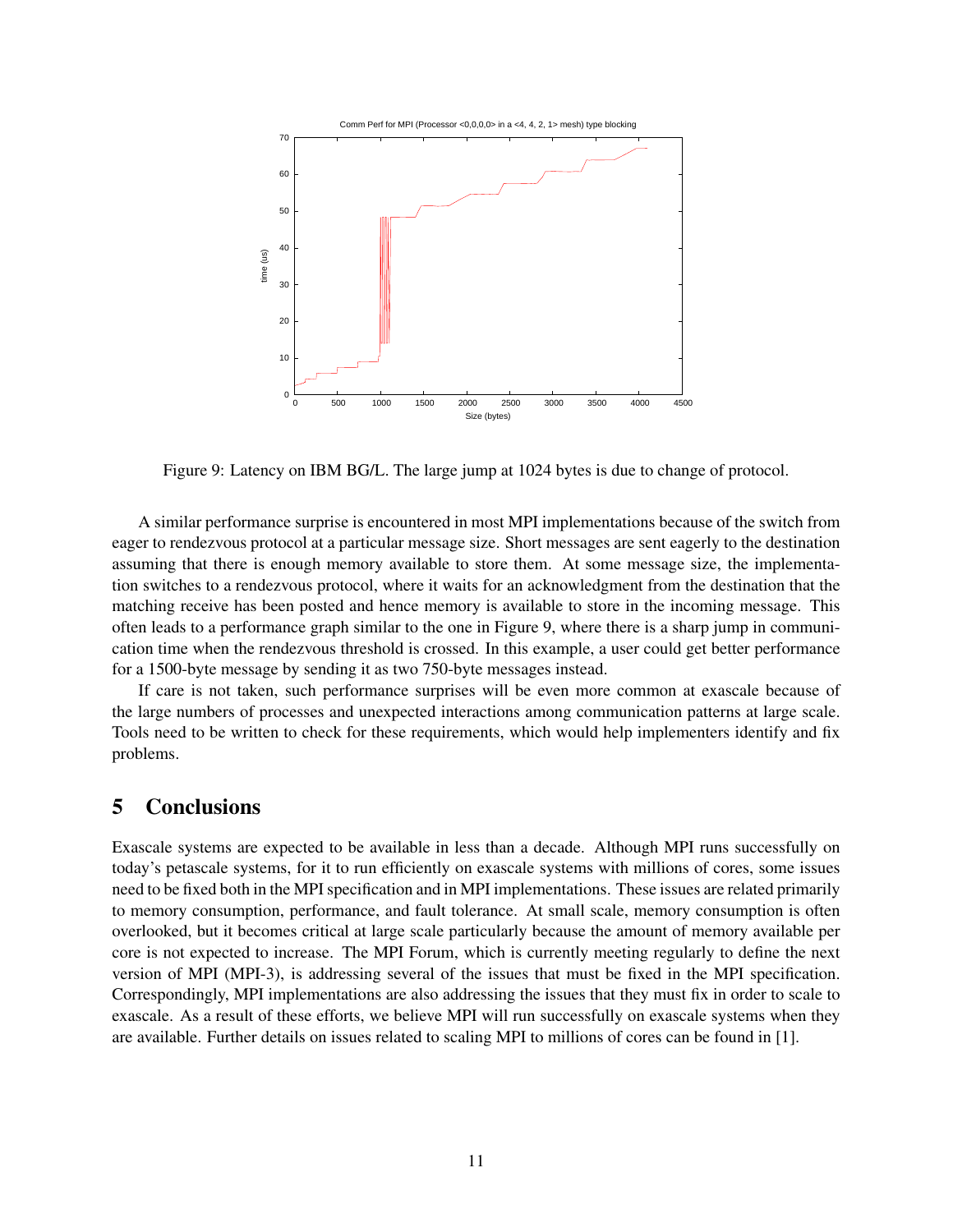### Acknowledgments

We thank the members of the MPI Forum who participated in helpful discussions of the presented topics. We also thank the anonymous reviewers for comments that improved the manuscript. This work was supported in part by the Office of Advanced Scientific Computing Research, Office of Science, U.S. Department of Energy, under Contract DE-AC02-06CH11357 and award DE-FG02-08ER25835, and in part by the National Science Foundation award 0837719.

## References

- [1] Pavan Balaji, Darius Buntinas, David Goodell, William Gropp, Torsten Hoefler, Sameer Kumar, Ewing Lusk, Rajeev Thakur, and Jesper Larsson Träff. MPI on millions of cores. Parallel Processing Letters, 2011. To appear.
- [2] Pavan Balaji, Anthony Chan, Rajeev Thakur, William Gropp, and Ewing Lusk. Toward message passing for a million processes: Characterizing MPI on a massive scale Blue Gene/P. *Computer Science – Research and Development*, 24(1–2):11–19, 2009.
- [3] Dan Bonachea and Jason Duell. Problems with using MPI 1.1 and 2.0 as compilation targets for parallel language implementations. In *2nd Workshop on Hardware/Software Support for High Performance Sci. and Eng. Computing*, 2003.
- [4] George Bosilca, Aurelien Bouteiller, Franck Cappello, Samir Djilali, Gilles Fedak, Cedile Germain, Thomas Herault, Pierre Lemarinier, Oleg Lodygensky, Frederic Magniette, Vencent Neri, and Anton Selikhov. MPICH-V: Toward a scalable fault tolerant MPI for volatile nodes. In *Proc. of SC 2002*. IEEE, 2002.
- [5] Mohamad Chaarawi and Edgar Gabriel. Evaluating sparse data storage techniques for MPI groups and communicators. In *Computational Science. 8th International Conference (ICCS)*, volume 5101 of *Lecture Notes in Computer Science*, pages 297–306. Springer-Verlag, 2008.
- [6] Ernie Chan, Marcel Heimlich, Avi Purkayastha, and Robert A. van de Geijn. Collective communication: Theory, practice, and experience. *Concurrency and Computation: Practice and Experience*, 19(13):1749–1783, 2007.
- [7] James Dinan, Pavan Balaji, Ewing Lusk, P. Sadayappan, and Rajeev Thakur. Hybrid parallel programming with MPI and Unified Parallel C. In *Proceedings of the ACM International Conference on Computing Frontiers*, May 2010.
- [8] Tarek El-Ghazawi, William Carlson, Thomas Sterling, and Katherine Yelick. *UPC: Distributed Shared-Memory Programming*. Wiley-Interscience, May 2005.
- [9] Graham E. Fagg and Jack J. Dongarra. FT-MPI: Fault tolerant MPI, supporting dynamic applications in a dynamic world. In *Recent Advances in Parallel Virtual Machine and Message Passing Interface. 7th European PVM/MPI Users' Group Meeting*, volume 1908 of *Lecture Notes in Computer Science*, pages 346–353. Springer-Verlag, 2000.
- [10] William Gropp and Rajeev Thakur. Thread safety in an MPI implementation: Requirements and analysis. *Parallel Computing*, 33(9):595–604, 2007.
- [11] William D. Gropp and Ewing Lusk. Fault tolerance in MPI programs. *Int'l Journal of High Performance Computer Applications*, 18(3):363–372, 2004.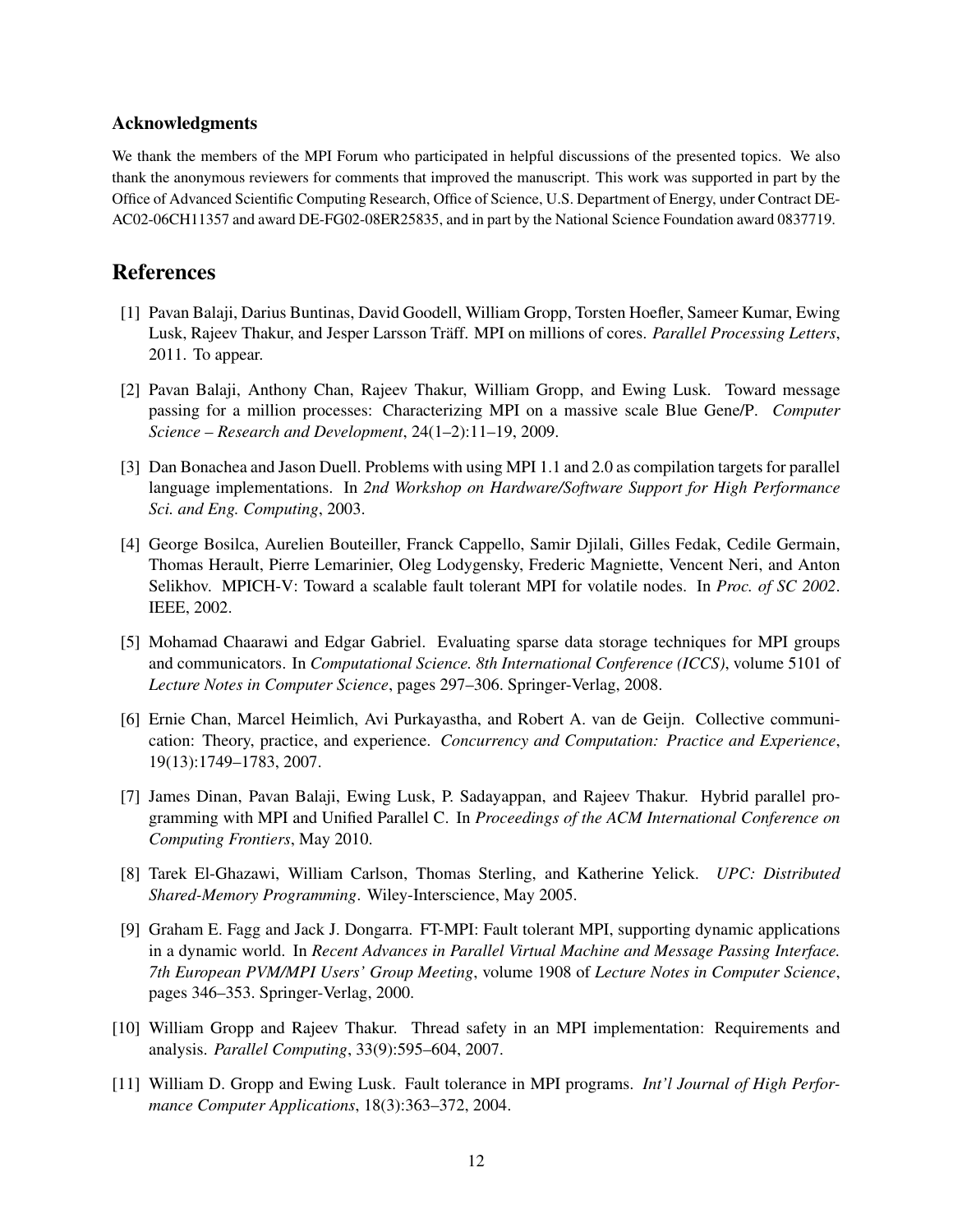- [12] Torsten Hoefler, Rolf Rabenseifner, Hubert Ritzdorf, Bronis R. de Supinski, Rajeev Thakur, and Jesper Larsson Träff. The scalable process topology interface of MPI 2.2. *Concurrency and Computation: Practice and Experience*, 2010. To appear.
- [13] Torsten Hoefler and Jesper Larsson Träff. Sparse collective operations for MPI. In *Proc. of 14th Int'l Workshop on High-level Parallel Programming Models and Supportive Environments at IPDPS*, 2009.
- [14] Hideyuki Jitsumoto, Toshio Endo, and Satoshi Matsuoka. ABARIS: An adaptable fault detection/recovery component framework for MPIs. In *Proc. of 12th IEEE Workshop on Dependable Parallel, Distributed and Network-Centric Systems (DPDNS '07) in conjunction with IPDPS 2007*, 2007.
- [15] Gabriele Jost, Haoquiang Jin, Dieter an Mey, and Ferhat F. Hatay. Comparing the OpenMP, MPI and hybrid programming paradigms on an SMP cluster. In *Proceedings of EWOMP'03*, 2003. http: //www.nas.nasa.gov/News/Techreports/2003/PDF/nas-030019.pdf.
- [16] Humaira Kamal, Seyed M. Mirtaheri, and Alan Wagner. Scalability of communicators and groups in MPI. In *ACM International Symposium on High Performance Distributed Computing (HPDC)*, 2010.
- [17] Ewing Lusk and Anthony Chan. Early experiments with the OpenMP/MPI hybrid programming model. In Rudolf Eigenmann and Bronis R. de Supinski, editors, *OpenMP in a New Era of Parallelism*, volume 5004 of *Lecture Notes in Computer Science*, pages 36–47. Springer, 2008. IWOMP, 2008.
- [18] MPI Forum. MPI: A Message-Passing Interface Standard. Version 2.2, September 4th 2009. available at: http://www.mpi-forum.org (July 2010).
- [19] MPI Forum Collectives Working Group (Lead: Torsten Hoefler). http://meetings.mpi-forum.org/mpi3.0 collectives.php (July 2010).
- [20] MPI Forum Fault Tolerance Working Group (Lead: Rich Graham). http://meetings.mpi-forum.org/mpi3.0\_ft.php(July 2010).
- [21] MPI Forum Hybrid Programming Working Group (Lead: Pavan Balaji). http://meetings.mpi-forum.org/mpi3.0 hybrid.php (July 2010).
- [22] MPI Forum RMA Working Group (Leads: William Gropp and Rajeev Thakur). http://meetings.mpi-forum.org/mpi3.0\_rma.php (July 2010).
- [23] Mpich2. http://www.mcs.anl.gov/mpi/mpich2.
- [24] R. W. Numrich and J. K. Reid. Co-Array Fortran for parallel programming. *ACM Fortran Forum*, 17(2):1–31, August 1998.
- [25] Rolf Rabenseifner, Georg Hager, and Gabriele Jost. Hybrid MPI/OpenMP parallel programming on clusters of multi-core SMP nodes. In *Proc. of 17th Euromicro Int'l Conference on Parallel, Distributed, and Network-Based Processing (PDP 2009)*, pages 427–236, 2009.
- [26] Rolf Rabenseifner and Jesper Larsson Träff. More efficient reduction algorithms for message-passing parallel systems. In *Recent Advances in Parallel Virtual Machine and Message Passing Interface. 11th European PVM/MPI Users' Group Meeting*, volume 3241 of *Lecture Notes in Computer Science*, pages 36–46. Springer-Verlag, 2004.